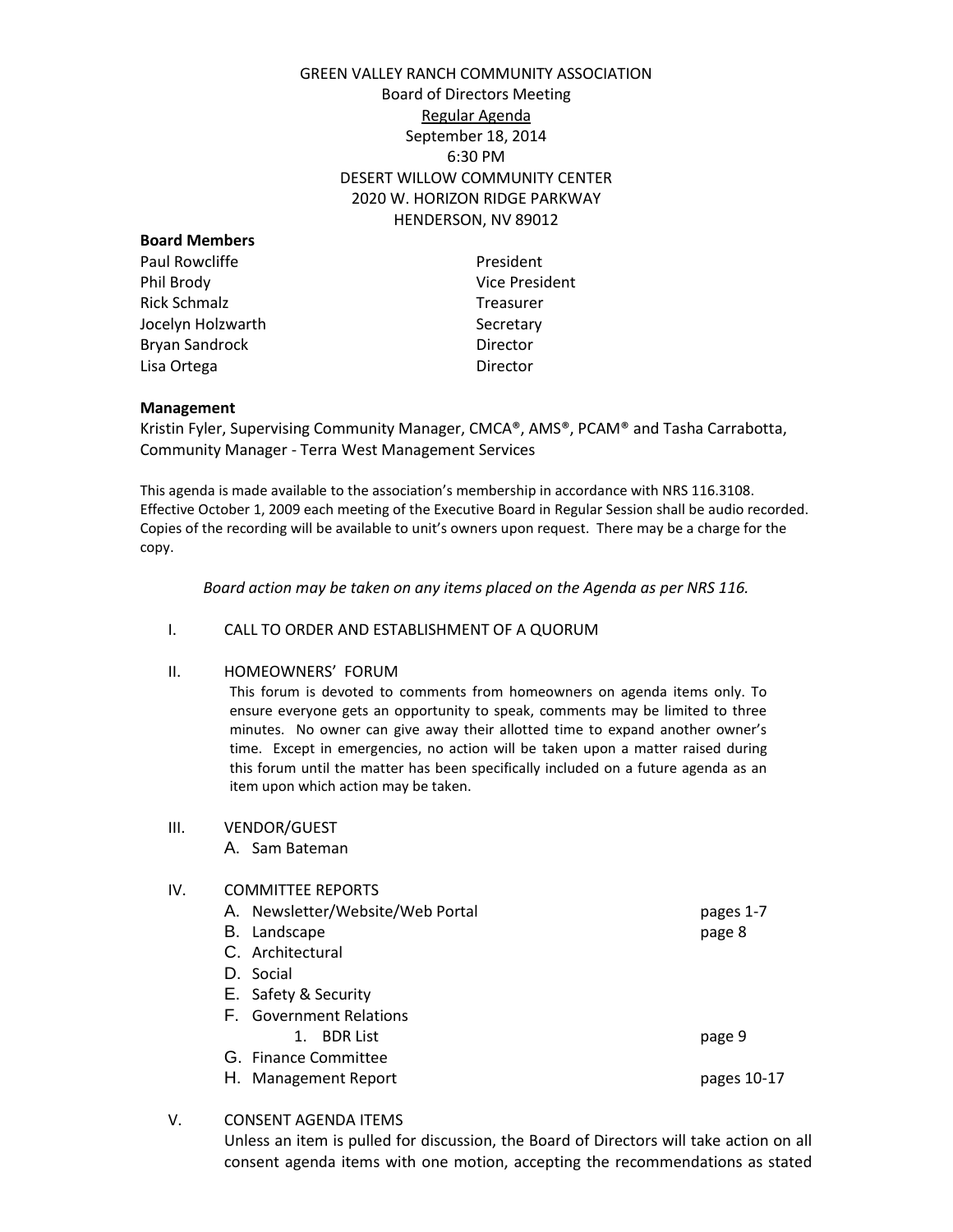on the agenda item. To pull an item for discussion, please notify the Board President before action is taken on the consent agenda items.

|    | A. Approval of Minutes - August 21, 2014    | pages 18-24 |
|----|---------------------------------------------|-------------|
|    | B. 2014 Approved Landscape Proposals Report | page 25     |
|    | C. Acceptance of Financials - July 2014     | pages 26-32 |
|    | D. Review of Litigation Disclosure          | pages 33-36 |
|    | E. Next Meeting - October 16, 2014          |             |
|    | F. Annual Calendar                          | pages 37-38 |
|    | G. Election and Budget Procedure Calendars  | page 39     |
|    | H. Priorities/Goals                         | page 40     |
| I. | Reserve Expense Report                      | pages 41-42 |
| J. | 2014 Pending Reserve Projects               | page 43     |
|    | K. 2015 Reserve Projects                    | page 43a    |

## VI. FINANCIAL

- A. Treasurers Report
- B. 2015 Draft Budget Operating and Reserve Budget Motion/Review/Discuss to approve items or the 2015 Budget Operating and Reserve Budget

Pages 44-56

- VII. UNFINISHED BUSINESS
	- A. Workshops Motion/Discuss/Review to schedule workshops for collection policy, management RFP, Meeting Madness and collection contract (Management) – Thursday, September 25<sup>th</sup>, Tuesday, September 30<sup>th</sup> start at (need time)
		- 1. Collection Policy, Contract/Fees tentative
		- 2. Management RFP
		- 3. Budget
		- 4. Meeting Madness tentative
		- 5. Survey on various topics such as Community Events, Committee Participation, Preferred Communication Channels, Resident Satisfaction, Resident Priorities, etc.
	- B. GIS Mapping- Motion/Discuss/Review of opening sealed bids and possible approval of the GIS mapping (Ortega) page 57
		- 1. Not in the 2014 Budget when bids are open and if the board decides to continue it is to be paid out of Operating , it may be over budget
	- C. Amnesty Program Motion/Discuss/Review to approve Amnesty Program (Sandrock) page 58
	- D. Pest Control Contract Motion/Discuss/Review to open sealed bids and possible approve a pest control contract (Sandrock) page 59
		- 1. In Operating Budget for 2014 and 2 contracts are already in place
		- 2. Apple Extermination \$1,110 mth pest/\$1,480 mth rod = \$2,590
			- pages 60-63
		- 3. Elite  $$2,350$  mth pest/included rod =  $$2,350$  pages 64-73
		- 4. Greenway Pest \$1,040 mth pest/add't fee rod = \$1,040 plus
			- pages 74-95
		- 5. Western Exterm. \$1,798 mth pest/included rod = \$1,798

pages 96-117

- 6. Additional information pages 118-124
- E. Park Repair and Maintenance Issues Motion/Discuss/Review to open sealed bids and possible approve a contract for park repairs and maintenance (Holzwarth) page 125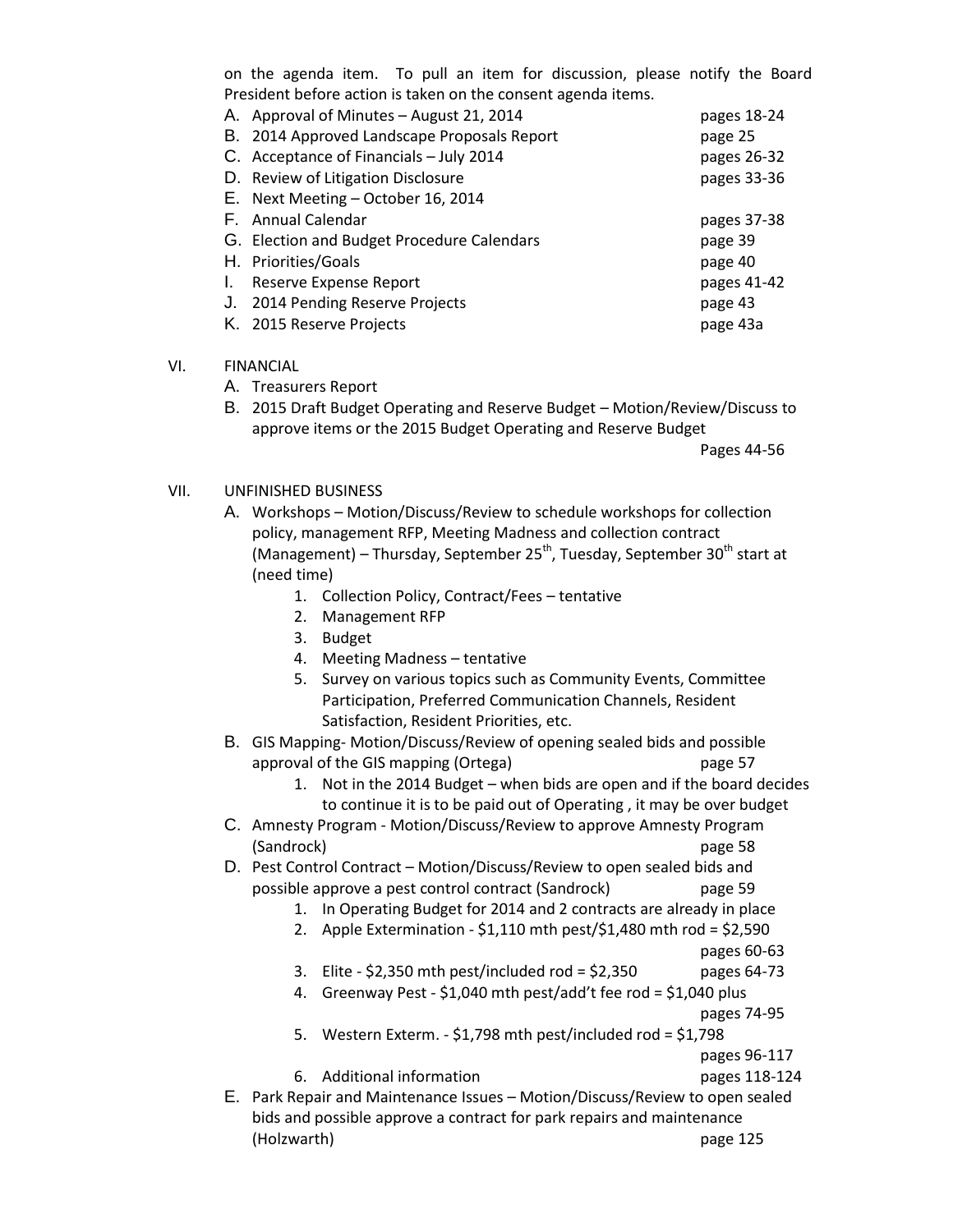- 1. In Operating Budget for 2014 expense code 6377 but depending on the repair item it can be Reserve expense, the CID number would be determine base on the repair and the park
- 2. Park Pro \$14,624 pages 126-147
	-
- 3. Green Living \$34,742 pages 148-165

- 4. Creative Play and Evans no bid
- F. Bids for replacement of ground surfacing and play equipment for Friendship Park and Summit Ridge Park – Motion/Discuss/Review to open bids and possible approval for replacement of ground surfacing and play equipment (Holzwarth) page 166
	- 1. Will come out of Reserves with CID numbers 1301.1204, 1302.1205, 1301.1305 &1302.1306
- G. HCI Report Motion/Discuss/Review to accept or receipt of report (Committee)
	- 1. Previously emailed via Dropbox and hard copy deliver prior or as board packet delivery
- H. Audit and Tax Return for 2014 Motion/Discuss/Review to open bids and possible approval for an Audit and Tax Return for the 2014 financials (Sandrock) page 167
- I. Backflow valve services Motion/Discuss/Review to open bids and possible approval for backflow valve testing, repair and replacements (Sandrock) page 168
- J. Sample of power washing a few mailboxes Motion/Discuss/Review to approve a sample power washing of a few mailboxes (Schmalz) pages 169-175
- K. Consultant fee of \$115 per hour Motion/Discuss/Review to approve a set number of hours at \$115 per hour per month for the consultant to review and assist the landscape committee on RFPs and proposals (Ortega)

# VIII. NEW BUSINESS

- A. MK Consultant Sidewalk Contract Motion/Discuss/Review of the approval contract currently in place (Holzwarth) pages 176-191
- B. Installation of lighting on the trail across from Friendship Park RFP Motion/Discuss/Review to approve the RFP for the installation of lighting on the trail across from Friendship Park (Board) pages 192-194
	- 1. Come out of Operating not budget for
- C. RFP for park furniture replacement Motion/Discuss/Review to approve the RFP for park furniture replacement (Management) pages 195-198
	- 1. This would come out of Reserves CID 1307.1706, 1307.1606, 1307.1106, 1307.1310, 1307.2007
- D. RSI V Cuts in Phase 1 Motion/Discuss/Review the approval of work order 140226-B for 2 V cuts (Management) pages 199-203
	- 1. This would come out of Reserves CID 208.1006
	- 2. During stucco repair, it was noticed this area was previously repaired with stucco.
- E. Resignation of David Berk Motion/Discuss/Review to accept the resignation of David Berk (Berk) page 204
- F. Wall Repair and paint Motion/Discuss/Review to approve the wall repair and paint for \$2,600. (Management) pages 205-213
- G. New Homeowner Orientation Motion/Discuss/Review the approval of creating a new homeowner orientation (Sandrock) pages 214-215
- H. Website and Newsletter Information Motion/Discuss/Review to approve the creation of a RFP for website and newsletter contract (Sandrock)